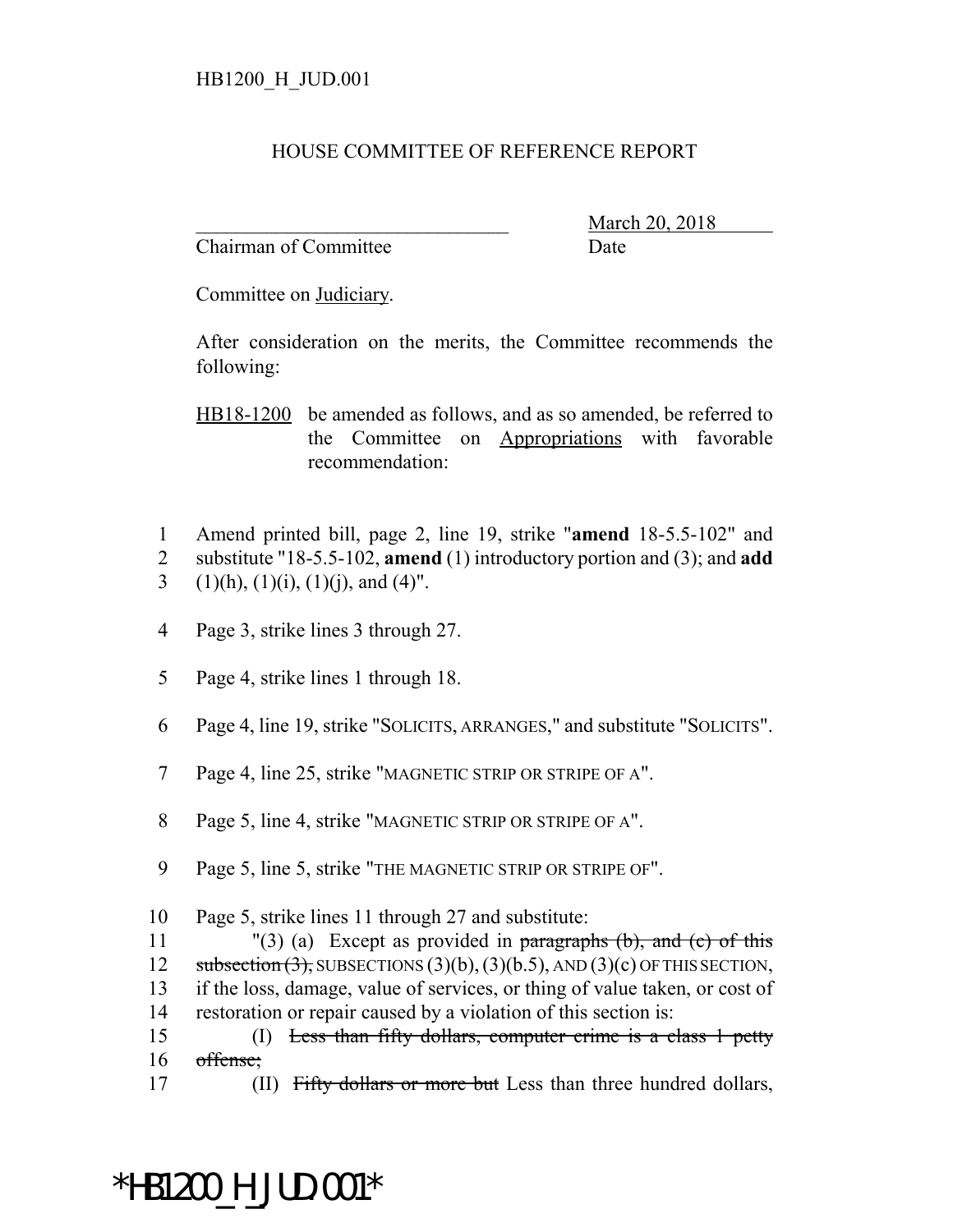1 computer crime CYBERCRIME is a class 3 misdemeanor; 2 (III) Three hundred dollars or more but less than seven hundred 3 fifty dollars, computer crime CYBERCRIME is a class 2 misdemeanor; 4 (IV) Seven hundred fifty dollars or more but less than two 5 thousand dollars, computer crime CYBERCRIME is a class 1 misdemeanor; 6 (V) Two thousand dollars or more but less than five thousand 7 dollars, computer crime CYBERCRIME is a class 6 felony; 8 (VI) Five thousand dollars or more but less than twenty thousand 9 dollars, computer crime CYBERCRIME is a class 5 felony; 10 (VII) Twenty thousand dollars or more but less than one hundred 11 thousand dollars, computer crime CYBERCRIME is a class 4 felony; 12 (VIII) One hundred thousand dollars or more but less than one 13 million dollars, computer crime CYBERCRIME is a class 3 felony; and 14 (IX) One million dollars or more, computer crime CYBERCRIME is 15 a class 2 felony. 16 (b) Computer crime CYBERCRIME committed in violation of 17 paragraph (a) of subsection  $(1)$  SUBSECTION  $(1)(a)$  of this section is a class 18 2 misdemeanor; except that, if the person has previously been convicted 19 under this section a previous version of this section, or a statute of 20 another state of similar content and purport, computer crime OR OF ANY 21 CRIMINAL ACT COMMITTED IN ANY JURISDICTION OF THE UNITED STATES 22 WHICH, IF COMMITTED IN THIS STATE, WOULD BE A FELONY UNDER THIS 23 STATUTE, CYBERCRIME committed in violation of paragraph (a) of 24 subsection  $(1)$  SUBSECTION  $(1)(a)$  of this section is a class 6 felony. 25 (b.5) CYBERCRIME COMMITTED IN VIOLATION OF SUBSECTION 26  $(1)(h)$ ,  $(1)(i)$  OR  $(1)(j)$  OF THIS SECTION IS A CLASS 5 FELONY. 27 (c) (I) Computer crime CYBERCRIME committed in violation of 28 paragraph (g) of subsection  $(1)$  SUBSECTION  $(1)(g)$  of this section is a 29 class 1 misdemeanor. 30 (II) If computer crime CYBERCRIME is committed to obtain event 31 tickets, each ticket purchased shall constitute a separate offense. 32 (III) Paragraph (g) of subsection  $(1)$  SUBSECTION  $(1)(g)$  of this 33 section shall not prohibit the resale of tickets in a secondary market by a 34 person other than the event sponsor or promoter. 35 (d) Consistent with section 18-1-202, a prosecution for a violation 36 of paragraph (g) of subsection (1) SUBSECTION (1)(g) of this section may 37 be tried in the county where the event has been, or will be, held. 38 (4) NOTHING IN THIS SECTION PRECLUDES PUNISHMENT PURSUANT 39 TO ANY OTHER SECTION OF LAW.". 40 Strike page 6.

 $*$ HB1200 H JUD.001 $*$  -2-